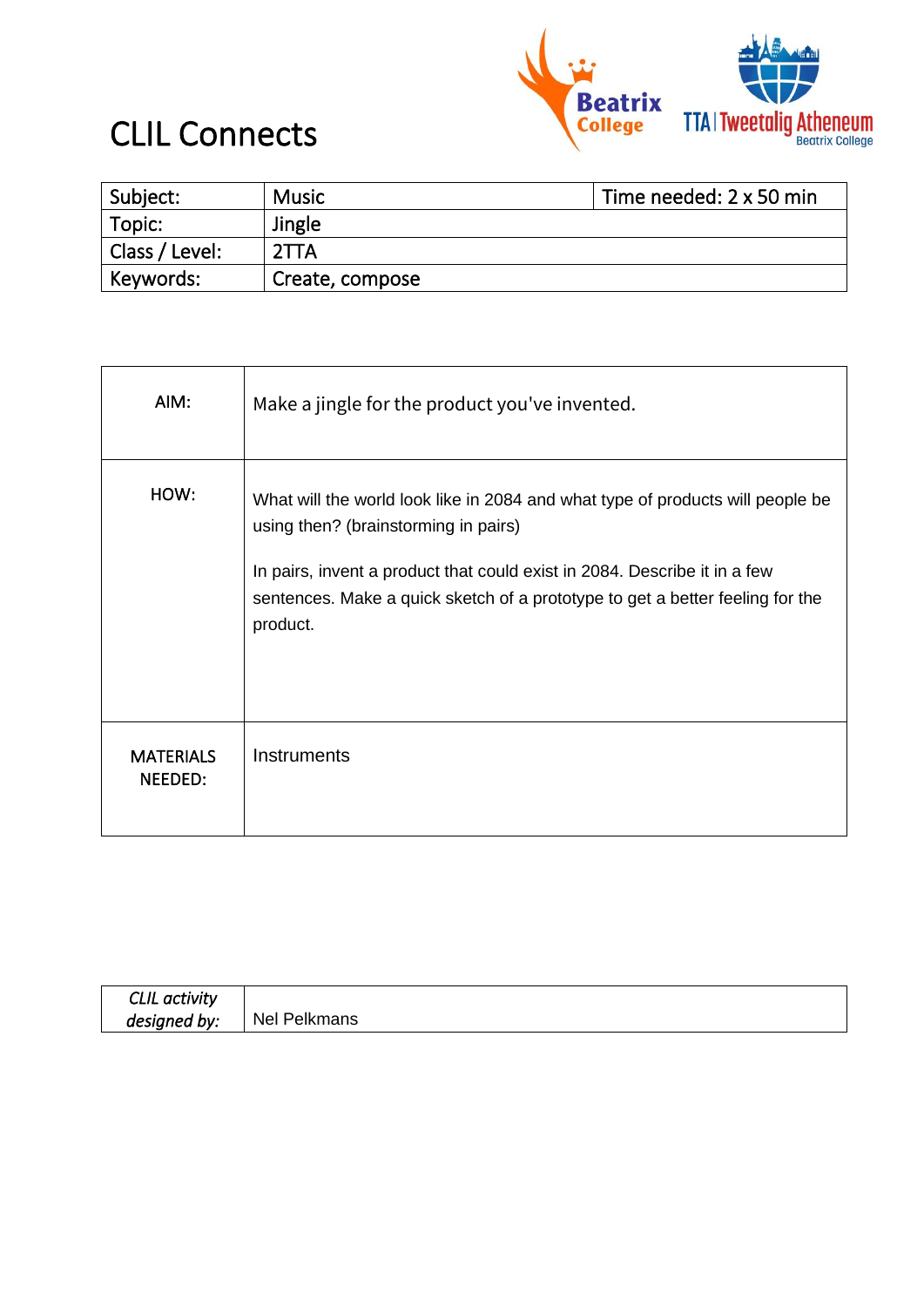#### Introduction

Write down the letters of the musical alphabet  $(A - G)$ . Behind each letter write down as many brands as possible. Who has the most? Share with your class mates.

# Jingles

Music is unbelievably important for commercials. Research has proven that if a commercial has the right music added to it, sales go up. It's important that music fits with the product or brand.

If a commercial has a really good jingle the listener will automatically think of the product or brand as soon as they hear the music.

Listen to 10 jingles: Name the brand.

# What are you going to be doing?

The year is 2084 and the whole world has changed. Technological advances have made nearly everything possible. Life is simple and these products help make it so! You are a composer and have been given the task to write a jingle to go with one of these products.

What will the world look like in 2084 and what type of products will people be using then?

In pairs, invent a product that could exist in 2084. Describe it in a few sentences. Make a quick sketch of a prototype to get a better feeling for the product.



Make a jingle for the product you've invented.